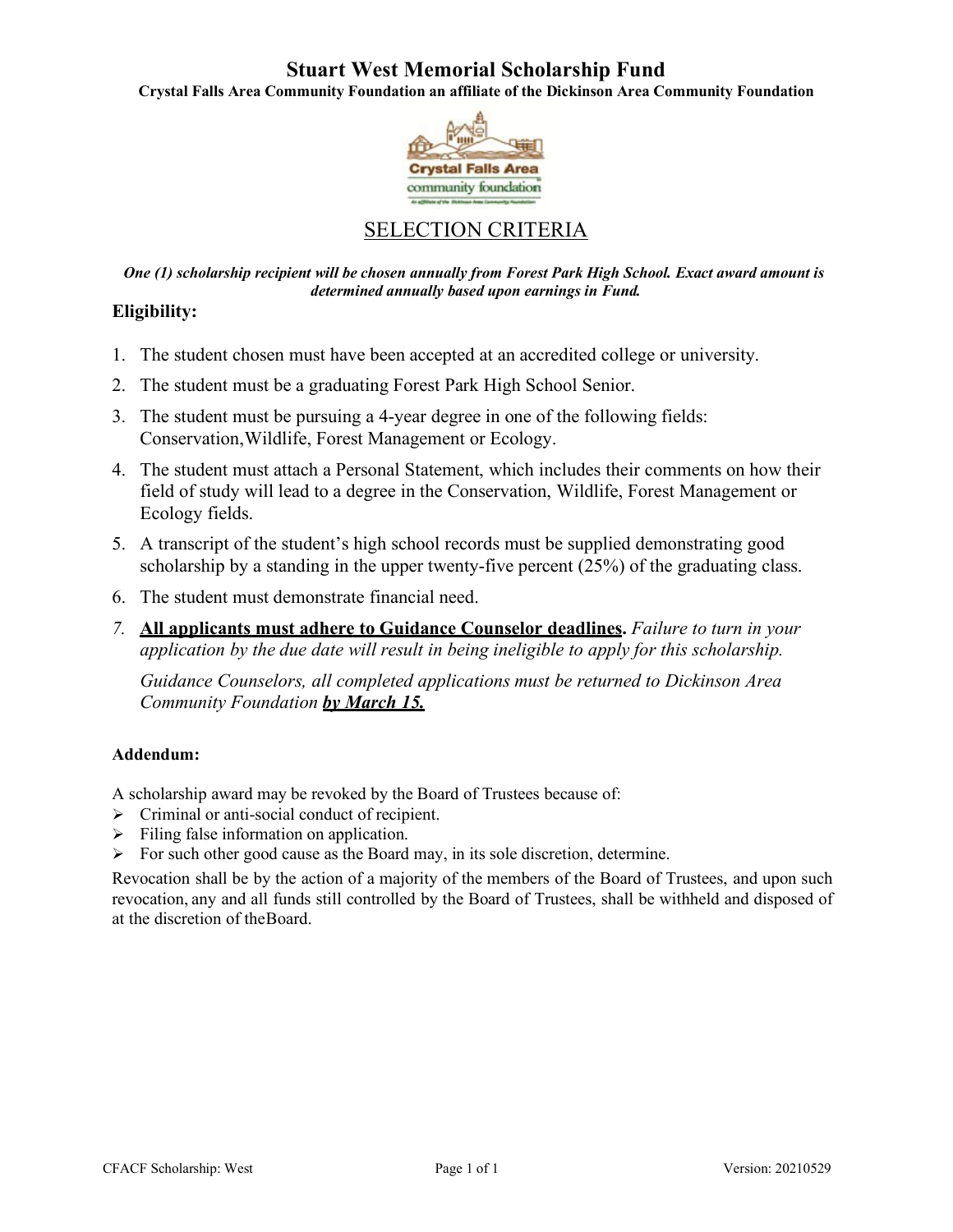

# *Stuart West Memorial Scholarship*

**Crystal Falls Area Community Foundation Fund an affiliate of the Dickinson Area CommunityFoundation**

| <b>Date</b>                                                                                                                                                                                                                                  |  |  |
|----------------------------------------------------------------------------------------------------------------------------------------------------------------------------------------------------------------------------------------------|--|--|
| <b>Full Name</b>                                                                                                                                                                                                                             |  |  |
| <b>Street Address</b>                                                                                                                                                                                                                        |  |  |
| <b>City ST ZIP Code</b>                                                                                                                                                                                                                      |  |  |
| Home & Cell Phone                                                                                                                                                                                                                            |  |  |
| <b>E-Mail (Required)</b>                                                                                                                                                                                                                     |  |  |
| GPA:                                                                                                                                                                                                                                         |  |  |
| In what extra-curricular activities did you participate in? (Include both in-school activities and<br>volunteer activities outside of school)                                                                                                |  |  |
|                                                                                                                                                                                                                                              |  |  |
| Did you work during the school year? No<br>If yes, how many hours/week?                                                                                                                                                                      |  |  |
| Name of College or University you plan to attend:                                                                                                                                                                                            |  |  |
| Have you applied for admission?                                                                                                                                                                                                              |  |  |
| Have you been accepted?                                                                                                                                                                                                                      |  |  |
| Intended field of study:                                                                                                                                                                                                                     |  |  |
| Have you applied for other scholarships?                                                                                                                                                                                                     |  |  |
| Have you been granted a scholarship? If so, name of scholarship & amount:                                                                                                                                                                    |  |  |
|                                                                                                                                                                                                                                              |  |  |
| Please include the following with the application:                                                                                                                                                                                           |  |  |
| A personal statement, which includes comments on how your field of study will lead to a<br>1.<br>degree in one of the following fields: conservation, wildlife, forest management or ecology.<br>Copy of your high school transcripts.<br>2. |  |  |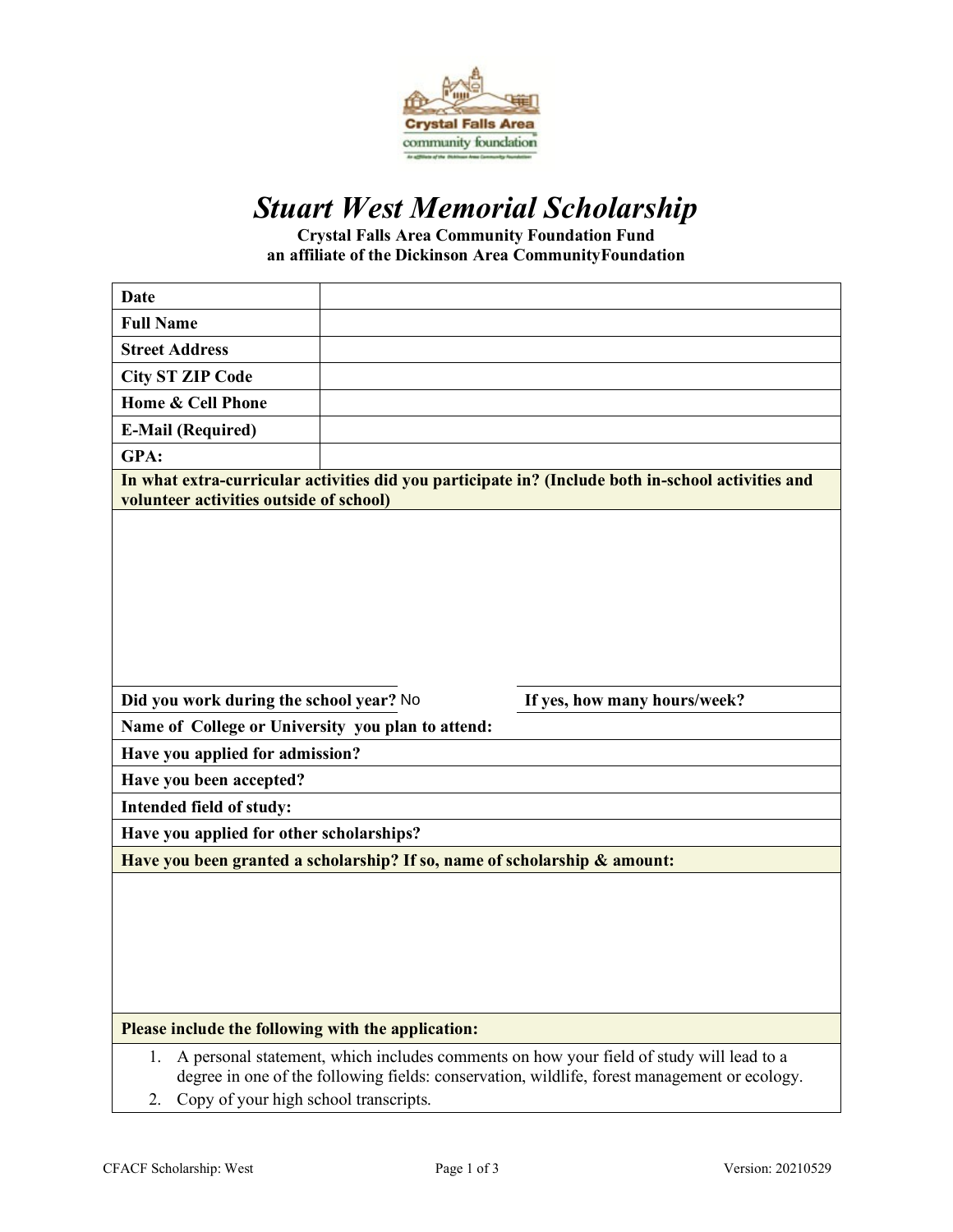

#### **Application Deadline**

**All applicants must adhere to the Guidance Counselor deadlines**. Guidance counselors must forward applications to Dickinson Area Community Foundation by **March 15**.

#### **Agreement and Signature**

By submitting this application, I affirm that the facts set forth in it are true and complete. I understand any false statements, omissions, or other misrepresentations made by me on this application may result in rejection of this application.

Name (printed)

Signature

Date

#### **Parent Application Form**

| Name of parent or guardian completing this<br>form: |  |
|-----------------------------------------------------|--|
| Home address:                                       |  |
| Phone:                                              |  |
| Email address:                                      |  |

**Do you have any dependents other than your own family or other extenuating circumstances that should be considered? If yes, please explain:**

**Note here any statements you may wish to make which assist the scholarship selection committee in consideration of the applicant:**

#### **Agreement & Signature:**

I affirm that the statements above are true and complete. I understand any false statements, omissions, or other misrepresentations made by me on this application may result in rejection of this application.

Signature of parent or guardian:

Date: